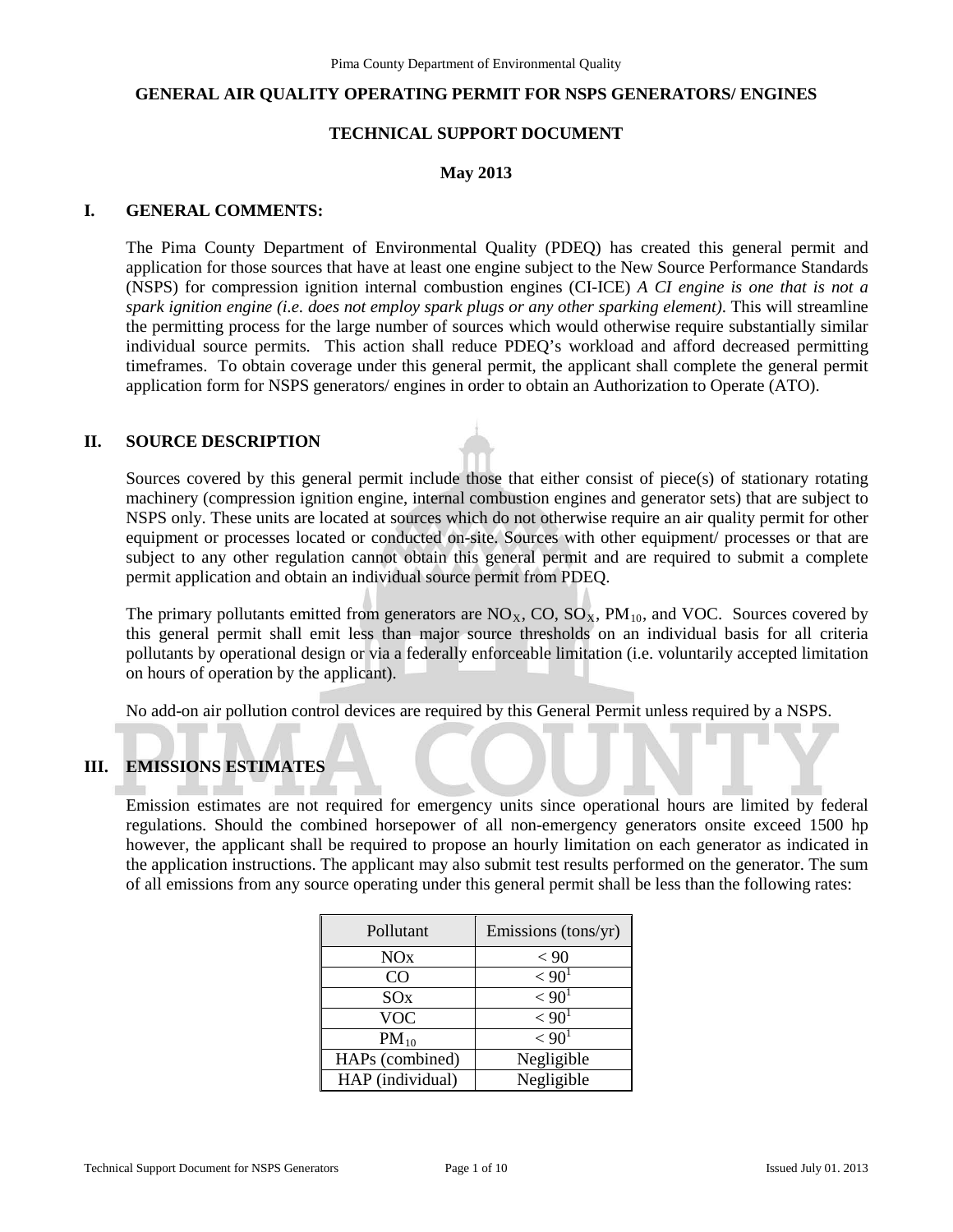Based on these estimates, facilities covered by this General Permit shall be **Class II[1](#page-1-0) , Minor or Synthetic Minor, Stationary Sources**<sup>[2](#page-1-1)</sup>

## **IV. APPLICABLE REQUIREMENTS**

**A. NSPS** – Sources are subject to:

```
40 CFR 60, Subpart IIII Standards of Performance for Stationary Compression Ignition Internal 
              Combustion Engines. Standards applicable to such sources are contained 
              in Attachments 3 through 7 and referenced in the ATO.
```
- **B. NESHAP** No NESHAP rules apply to applicable sources. If NESHAP applies to a source, that source shall be excluded from coverage under this general permit.
- **C. Pima County Code (PCC)**  The following PCC rules apply:
	- 17.16.010 Local Rules and Standards; Applicability of more than one Standard
	- 17.16.040 Standards and Applicability (Includes NESHAP)
	- 17.16.050 Visibility Limiting Standard

#### **V. PERMIT CONTENTS—Specific Conditions**

**A. Applicability** – Stationary rotating machinery located at a source which is required to obtain a permit pursuant to Title 17 of the Pima County Code (PCC) 17.12.140.

## **B. Operational Limitation**

| <b>Standard</b> | <b>Discussion</b>                                                                                                                                                                                                                                                                 | <b>Authority</b>                           |
|-----------------|-----------------------------------------------------------------------------------------------------------------------------------------------------------------------------------------------------------------------------------------------------------------------------------|--------------------------------------------|
| II.A            | Prohibition from operating affected stationary rotating machinery in<br>excess of the allowable hours of operation in any 12-consecutive month<br>period as specified in the (ATO). This is a federally enforceable<br>limitation pursuant to either the NSPS or PCC 17.12.190.B. | PCC 17.12.185.A.2<br>OR<br>PCC 17.12.190.B |
| II.B            | Requirement to monitor and keep records of each engine's hours of<br>operation in each 12-consecutive month period to ensure compliance<br>with II.A of the Specific Conditions.                                                                                                  | PCC 17.12.185.A3<br>&4                     |

#### **C. Opacity Standard**

| <b>Standard</b> | <b>Discussion</b>                                                                                                                                                            | <b>Authority</b>              |
|-----------------|------------------------------------------------------------------------------------------------------------------------------------------------------------------------------|-------------------------------|
| III.A           | Prohibition of emissions from NSPS generators in excess of 20% opacity.<br>Cold engines exempt for the first 10 minutes. Engines accelerated under<br>load, see III.B below. | PCC 17.16.040.A               |
| III.B           | Prohibition from emissions from generators in excess of 60% opacity<br>when engines are cold or are being accelerated under load.                                            | PCC 17.16.040.A               |
| $\rm IILC$      | Requirement to conduct quarterly checks of visible emissions and keep<br>records of such inspections.                                                                        | <b>PCC</b><br>17.12.185.A.3.d |

<span id="page-1-0"></span><sup>&</sup>lt;sup>1</sup> Class II sources are those subject to 40 CFR 60, Subpart IIII – compression ignition engines ordered, manufactured, modified, or reconstructed after 07/11/05.  $\overline{a}$ 

<span id="page-1-1"></span> $2$  Minor status is by operational design or hourly limitation for emergency generators.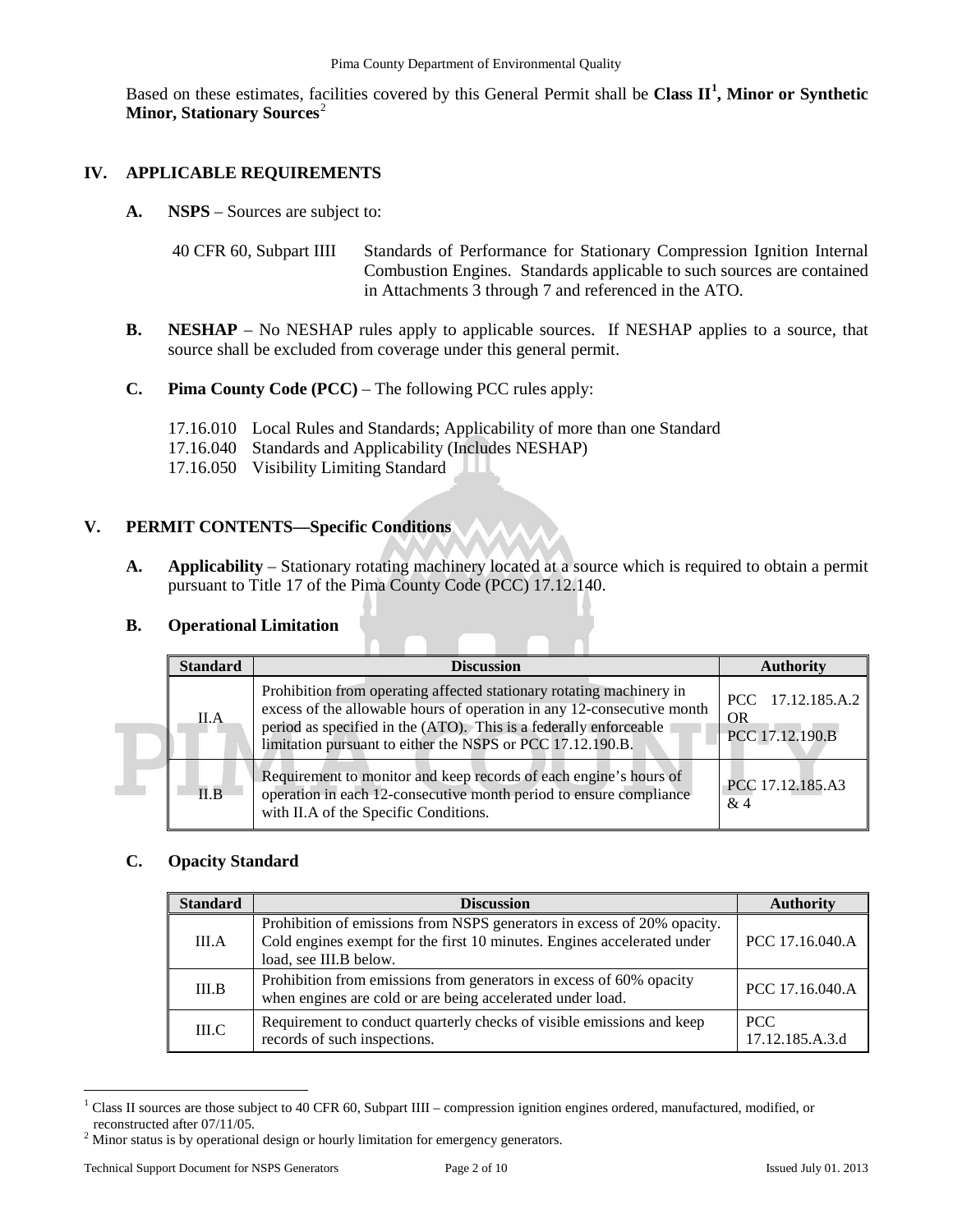| III.D | Provision for the Control Officer to require an EPA Reference Method 9 | I PCC           |
|-------|------------------------------------------------------------------------|-----------------|
|       | test conducted by the Permittee should it be necessary.                | 17.12.185.A.3.d |

#### **D. Fuel Limitation**

| <b>Standard</b> | <b>Discussion</b>                                                                                                                                                                                                                                                                         | Authority             |
|-----------------|-------------------------------------------------------------------------------------------------------------------------------------------------------------------------------------------------------------------------------------------------------------------------------------------|-----------------------|
| IV.A            | Prohibition from firing fuels other than those allowed by the ATO. This is<br>a SEL as firing alternate fuels may result in an increase in emissions above<br>major source thresholds. There is also a prohibition from firing fuel with a<br>sulfur content greater than 0.9% by weight. | PCC 17.12.190.B       |
| IV.B            | Requirement to maintain records of fuel specifications to demonstrate<br>compliance with IV.A of the Specific Conditions.                                                                                                                                                                 | PCC.<br>17.12.185.A.4 |

#### **E. Additional Permit Requirements**

These additional permit requirements contain standard language which is broadly applicable and required to be included in each permit by Title 17 of the Pima County Code PCC 17.12.185.

## **VI. PERMIT CONTENTS—Attachments**

#### **A. General Attachments**

- 1. Attachment 1: Applicable regulations. This is simply a listing of broadly applicable rules.
- 2. Attachment 2: ATO. The ATO has been modified from the "norm" to meet the needs for the NSPS attachments format. This includes:
	- a. **Section II:** Model year/applicability date has been added. Alongside allowable fuels (a surrogate for ignition type), model year/applicability date is a primary gatekeeper for NSPS applicability. Therefore, it is imperative that each unit be identified with respect to both its fuel type and date.
	- b. **Section III: Supplemental Requirements** has been added. Linked to Section II by the ATO #, this table identifies (i) units subject to 40 CFR Subpart IIII, (ii) the corresponding PDEQ attachment, (iii) the corresponding emission limitations for NOx, NMHC, NMHC+NOx, CO, and PM, and (iv) the term of applicability for these emissions limitations. Items under (iii) and (iv) above shall be determined by the Control Officer according to the document: *PDEQ NSPS Engine Emission Rates tables*.

## **B. NSPS Attachments**

- 1. Three initial comments are in order concerning the NSPS attachments:
	- a The five attachment types were first created on the basis of operational function; namely, (i) fire pump engines, (ii) non-fire pump emergency units, and (iii) non-emergency units. Non-fire pump emergency and non-emergency units were then subdivided into (A) pre-2007 and (B) 2007 and later model years. Accordingly, the five attachment types are:
		- i. Attachment 3: Fire pump engines;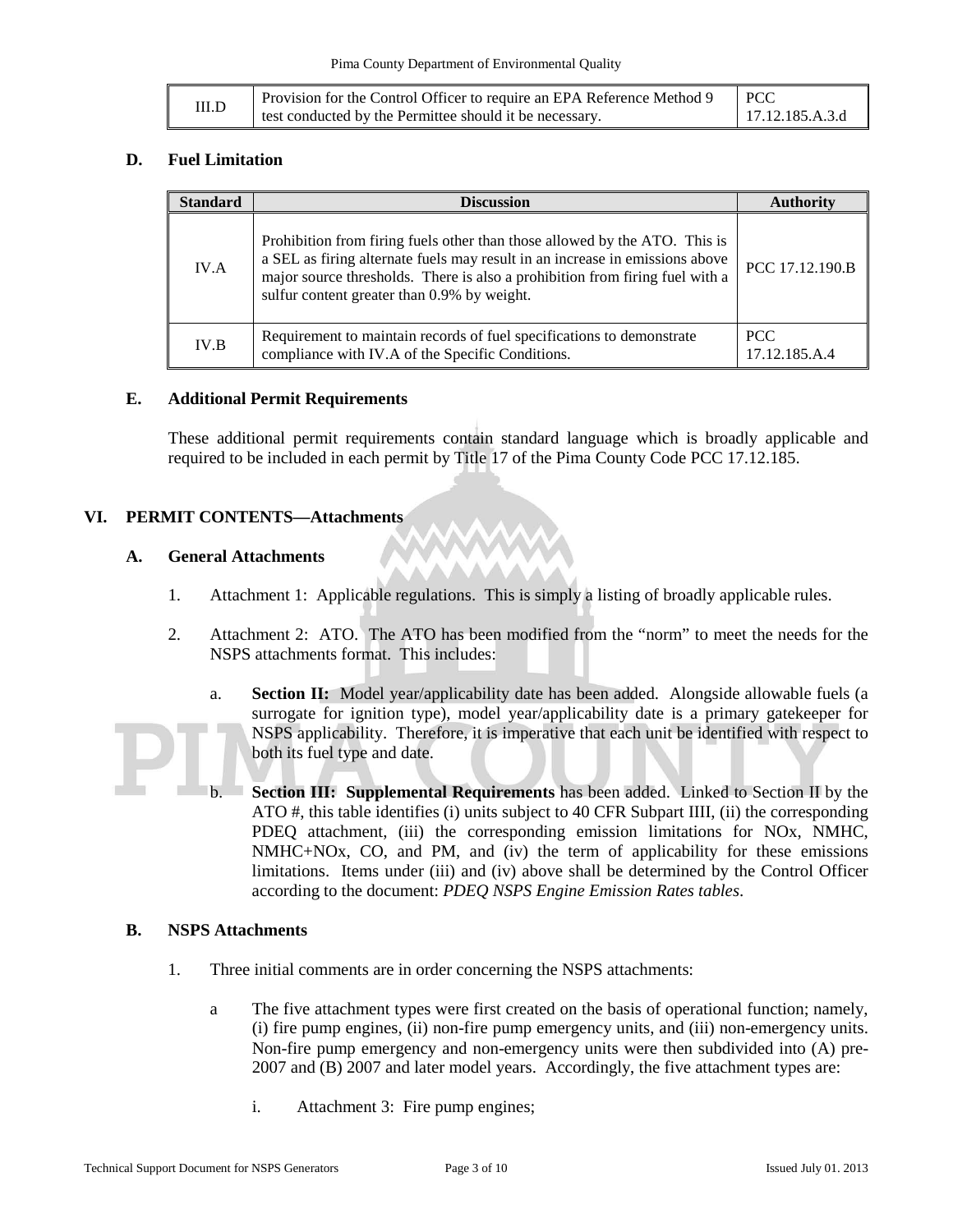Pima County Department of Environmental Quality

- ii. Attachment 4: Non-fire pump emergency units that are pre-2007 model year;
- iii. Attachment 5: Non-fire pump emergency units that are 2007 model year and later;
- iv. Attachment 6: Non-emergency units that are pre-2007 model year; and
- v. Attachment 7: Non-emergency units that are 2007 model year and later.

Initially, it might seem as if Attachments 4 and 6 offer such a brief window that there might not be any sources in Pima County that meet the criteria (i.e. 04/01/06 to 01/01/07 or earlier). It should be noted, however, that Attachments 4 and 6 also cover any unit modified or reconstructed after 07/11/05. Therefore, there is a large pool of units with the potential of becoming subject to 40 CFR 60 Subpart IIII and these Attachments upon their future reconstruction or modification.

- b. There is a great deal of overlap in language between the five NSPS attachments. Despite the great similarity between them, it is preferable to so divide the attachments in order to provide each Permittee with the simplest, most straight-forward applicable permit attachments.
- c. 40 CFR 60 Subpart IIII covers a larger range of sources than the general permit. The categories of equipment excluded from the general permit are non-fire pump individual units greater than or equal to 3,000 hp and those with cylinders greater than or equal to 10L apiece. Though possible, it is unlikely that such large units would be emergency units and such sources are required to obtain an individual source permit. The Control Officer retains the discretion to make exceptions to this prohibition.
- 2. Attachment Contents

| <b>Standard</b> | <b>Discussion</b>                                                                                                                                                                                                                                                                                                                                                         | <b>Authority</b>                                               |
|-----------------|---------------------------------------------------------------------------------------------------------------------------------------------------------------------------------------------------------------------------------------------------------------------------------------------------------------------------------------------------------------------------|----------------------------------------------------------------|
| $\mathbf{I}$    | Applicability—Certified Fire Pump Engines manufactured after 07/01/06                                                                                                                                                                                                                                                                                                     | 40 CFR 60.4200<br>(a)(2)(ii)                                   |
| $\mathbf{I}$    | Operational Limitations—Standards consisting of (A) Emission<br>Limitations, (B) Fuel Restrictions, (C), an Emergency Designation, and<br>(D) Compliance.                                                                                                                                                                                                                 | 40 CFR 60,<br>Subpart IIII                                     |
| II.A            | Emission Limitations—Requirement to operate only units certified by<br>the manufacturer to the applicable standards identified in the ATO.<br>Note: reconstructed/modified units are subject to Attachment 4.                                                                                                                                                             | 40 CFR 60.4205<br>$(c)$ , 4203, $&$ Table<br>4 of Subpart IIII |
| II.B            | Fuel Requirements—Requirements and provisions that prescribe<br>allowable diesel fuels.                                                                                                                                                                                                                                                                                   | 40 CFR 60.4207                                                 |
| ILC             | Emergency Designation-Limitations and provisions affecting the<br>operation of emergency equipment including fire pump engines. Note:<br>Units requiring greater operational flexibility will need to abide by<br>Attachment 6 or 7, as applicable.                                                                                                                       | 40 CFR 60.4211 (f)                                             |
| II.D            | Compliance—Standards consist of $(1)$ a requirement to operate<br>equipment according to manufacturer's specifications, (2) a graduated<br>compliance schedule based on manufacture date with options for<br>demonstrating compliance, and (3) a graduated compliance schedule<br>based on engine size and model year that requires purchasing a fully<br>certified unit. | 40 CFR 60.4211<br>$(a), (b), \& (c)$                           |
| III             | Monitoring Requirements—Requirement to install a non-resettable<br>engine hour. Local requirement only for fire pump engines                                                                                                                                                                                                                                              | <b>PCC</b><br>17.12.185.A.3.d                                  |
| IV              | Recordkeeping Requirements—Graduated schedule based on engine size                                                                                                                                                                                                                                                                                                        | 40 CFR 60.4214                                                 |

# **a. Attachment 3: Fire Pump Engines**;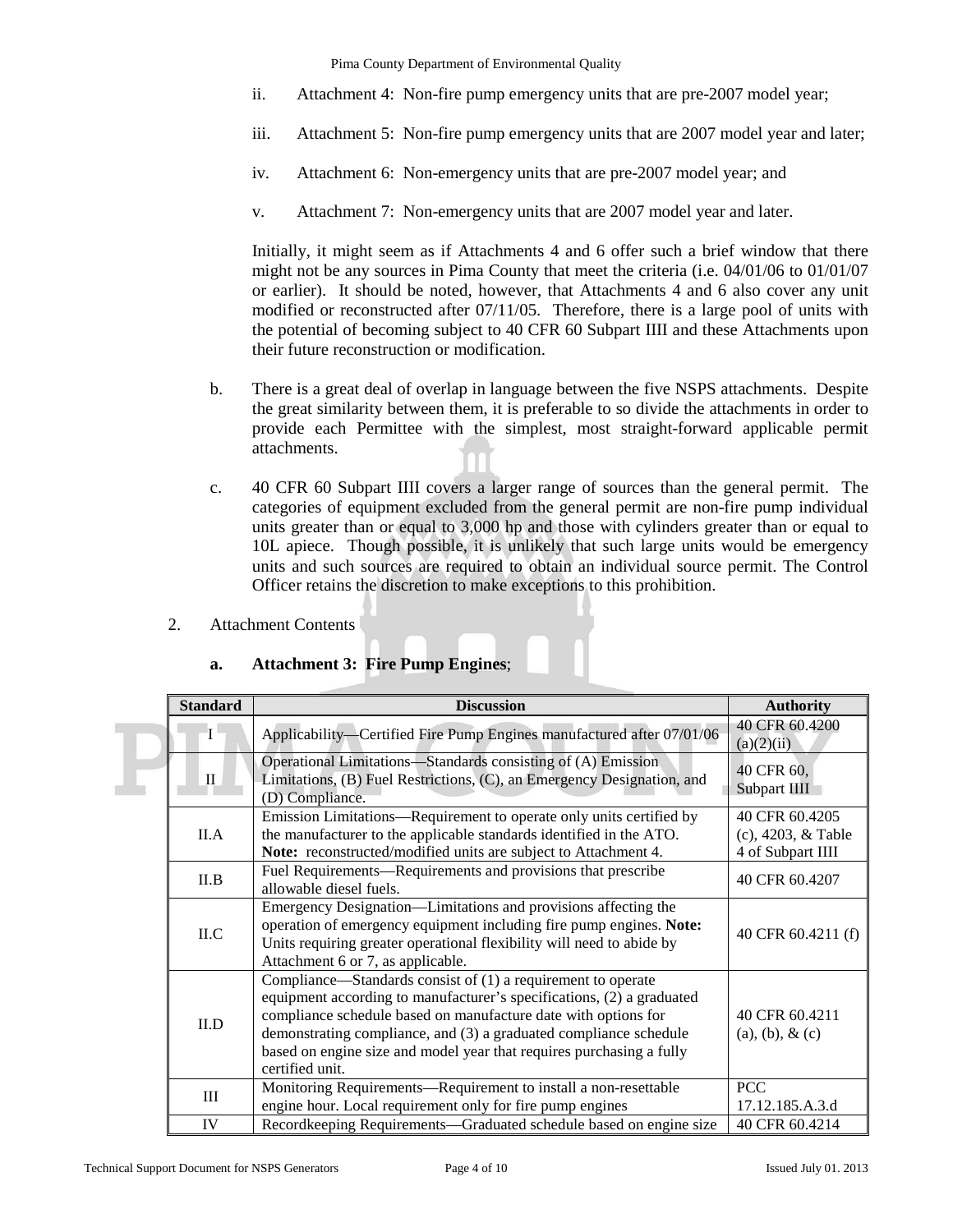|            | and model year for record keeping of emergency and non-emergency use<br>of engines. Requirement to maintain records verifying diesel fuel<br>requirements. | (b)<br>PCC 17.12.185.A.4    |
|------------|------------------------------------------------------------------------------------------------------------------------------------------------------------|-----------------------------|
| V          | Testing Requirements—Requirement to conduct testing according to 40<br>CFR 60.4212 should it be required or voluntarily conducted.                         | 40 CFR 60.4212              |
| VI         | Additional Requirements—Requirement to comply with the General<br>Provisions of 40 CFR 60 Subpart A except that an initial notification is<br>not required | 40 CFR 60.4218 &<br>4214(b) |
| <b>VII</b> | Facility-wide recordkeeping requirement to maintain records for five<br>years.                                                                             | PCC 17.12.185.A.4           |

# **b. Attachment 4: Non-fire pump emergency units that are pre-2007 model year;**

|  | <b>Standard</b> | <b>Discussion</b>                                                                                                                                                                                                                                                                                                                                                                                                                                                                                                                             | <b>Authority</b>                                     |
|--|-----------------|-----------------------------------------------------------------------------------------------------------------------------------------------------------------------------------------------------------------------------------------------------------------------------------------------------------------------------------------------------------------------------------------------------------------------------------------------------------------------------------------------------------------------------------------------|------------------------------------------------------|
|  | $\bf I$         | Applicability—Pre-2007 model year engines manufactured after 04/01/06<br>or modified/reconstructed after $07/11/05$ that are <b>emergency</b> units but are<br>not certified NFPA engines. Note: the rule states simply that applicability<br>extends to units that "are not fire pump engines"—this has been<br>interpreted to mean certified NFPA engines as "fire pump engine" is<br>defined in 40 CFR 60.4219 as such.                                                                                                                    | 40 CFR 60.4200<br>$(a)(2)(i) \& (a)(3)$              |
|  | $\rm II$        | Operational Limitations-Standards consisting of (A) Emission<br>Limitations, (B) Fuel Requirements, (C), Installation Restrictions, (D) an<br>Emergency Designation, and (E) Compliance.                                                                                                                                                                                                                                                                                                                                                      | 40 CFR 60,<br>Subpart IIII                           |
|  | II.A            | Emission Limitations—Limits consist of (1) a requirement for new CI ICE<br>to be certified to the applicable standards by the manufacturer for the<br>useful life of the engine; (2) a requirement for modified/reconstructed CI<br>ICE to meet the applicable standards and for the group or individual who<br>conducts the modification/reconstruction to verify compliant emissions<br>according to the appropriate test methods; and (3) an identification of the<br>applicable emission limits and useful life via reference to the ATO. | 40 CFR 60.4205<br>$(a)$ , 4203, &<br>Table 1 of IIII |
|  | II.B            | Fuel Requirements— Requirements and provisions that prescribe<br>allowable diesel fuels.                                                                                                                                                                                                                                                                                                                                                                                                                                                      | 40 CFR 60.4207                                       |
|  | II.C            | Installation Restrictions—Graduated prohibitions by year from the<br>installation of units that do not meet the applicable standards with certain<br>allowances for certain categories of equipment. Note: prohibitions<br>pertaining to non-emergency units have not been included as they do not<br>apply in this Attachment.                                                                                                                                                                                                               | 40 CFR 60.4208                                       |
|  | II.D            | Emergency Designation-Limitations and provisions affecting the<br>operation of emergency equipment. Note: Units requiring greater<br>operational flexibility will need to abide by Attachment 6 or 7, as<br>applicable.                                                                                                                                                                                                                                                                                                                       | 40 CFR 60.4211<br>(f)                                |
|  | ILE             | Compliance—Standards consist of (1) a requirement to operate equipment<br>according to manufacturer's specifications and (2) five optional methods<br>for demonstrating compliance of the CI ICE.                                                                                                                                                                                                                                                                                                                                             | 40 CFR 60.4211<br>$(a)$ & $(b)$                      |
|  | $\rm III$       | Monitoring Requirements—Requirement to install a non-resettable hour<br>meter on each CI ICE prior to startup of each engine. This standard<br>provides a means for determining when the certified emissions life of the<br>engine expires.                                                                                                                                                                                                                                                                                                   | 40 CFR 60.4209<br>(a)                                |
|  | IV              | Recordkeeping Requirements-Requirement to maintain records of engine<br>operation toward the demonstration that unit is exclusively operated as an<br>emergency unit—otherwise, it would be subject to Attachment 6 for non-<br>emergency units and its increased recordkeeping and reporting<br>requirements. Requirement to maintain records verifying diesel fuel<br>requirements.                                                                                                                                                         | <b>PCC</b><br>17.12.185.A.4                          |
|  | V               | Testing Requirements-Requirement to conduct testing according to 40<br>CFR 60.4212 should the Permittee elect to do so or be required to<br>demonstrate compliance with applicable standards.                                                                                                                                                                                                                                                                                                                                                 | 40 CFR 60.4212                                       |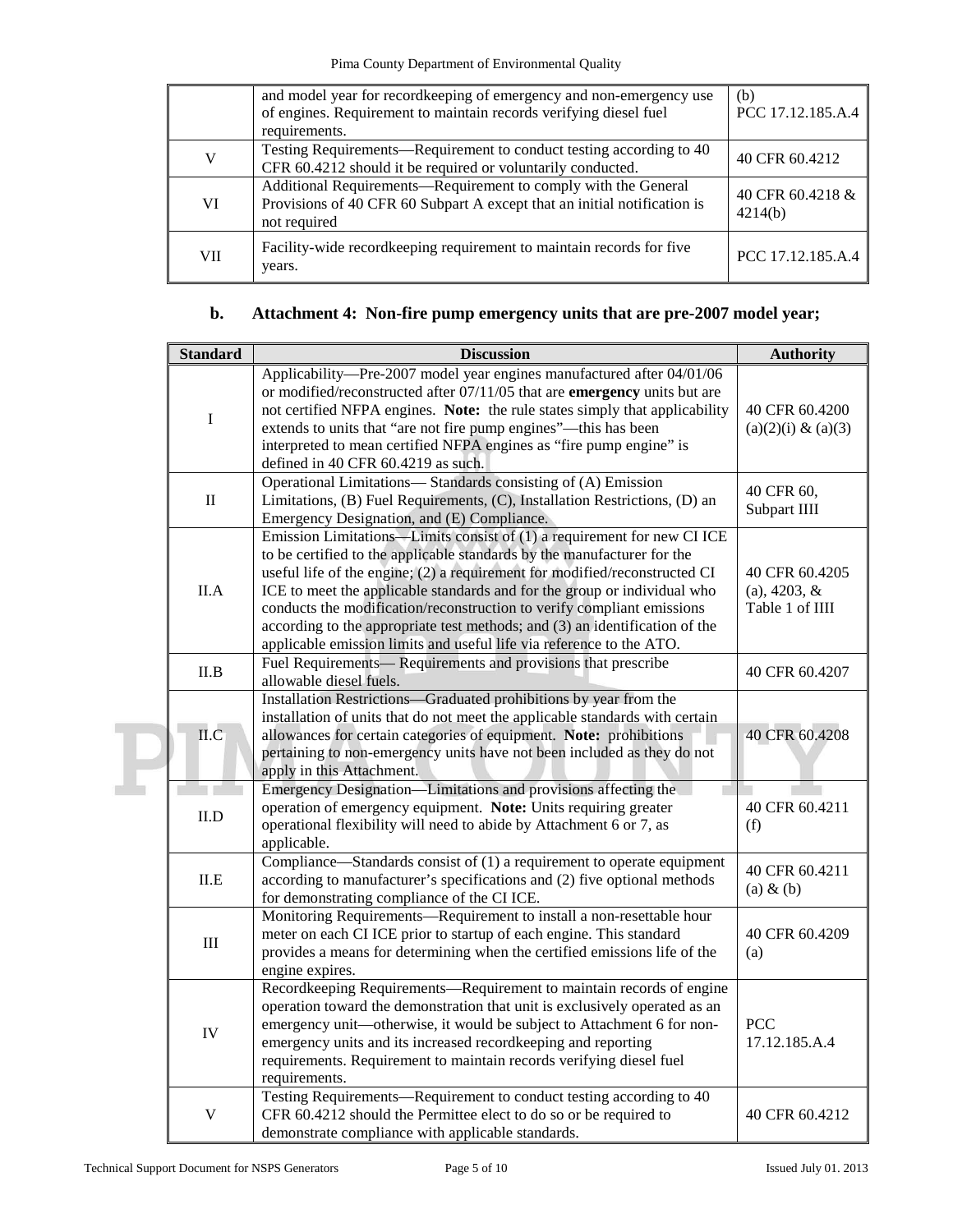| VI         | Additional Requirements—Requirement to comply with the General<br>Provisions of 40 CFR 60 Subpart A except that an initial notification is not<br>required | 40 CFR 60.4218<br>& $4214(b)$ |
|------------|------------------------------------------------------------------------------------------------------------------------------------------------------------|-------------------------------|
| <b>VII</b> | Facility-wide recordkeeping requirement to maintain records for five<br>vears.                                                                             | <b>PCC</b><br>17.12.185.A.4   |

# **c. Attachment 5: Non-fire pump emergency units that are 2007 model year and later;**

| <b>Standard</b> | <b>Discussion</b>                                                                                                                                                                                                                                                                                                                                 | <b>Authority</b>                             |
|-----------------|---------------------------------------------------------------------------------------------------------------------------------------------------------------------------------------------------------------------------------------------------------------------------------------------------------------------------------------------------|----------------------------------------------|
| I               | Applicability-2007 and later model year engines that are emergency<br>units but are not certified NFPA engines. Note: the rule states simply<br>that applicability extends to units that "are not fire pump engines"—this<br>has been interpreted to mean certified NFPA engines as "fire pump<br>engine" is defined in 40 CFR 60.4219 as such.   | 40 CFR 60.4200<br>$(a)(2)(i) \& (a)(3)$      |
| $\mathbf{I}$    | Operational Limitations-Standards consisting of (A) Emission Limits,<br>(B) Fuel Requirements, (C) Installation Restrictions, (D) Emergency<br>Designation, and (E) Compliance.                                                                                                                                                                   | 40 CFR 60,<br>Subpart IIII                   |
| II.A            | Emission Limitations—Standards including, (1) a three-part requirement<br>to operate only units certified by the manufacturer (or that are certified<br>by the party modifying/ reconstructing the engine) to the applicable<br>standards identified in the ATO, and (2) opacity standards.                                                       | 40 CFR 60.4202<br>(a), 4203, $&$ 4205<br>(b) |
| II.B            | Fuel Requirements— Requirements and provisions that prescribe<br>allowable diesel fuels.                                                                                                                                                                                                                                                          | 40 CFR 60.4207                               |
| ILC             | Installation Restrictions-Graduated prohibitions by year from the<br>installation of units that do not meet the applicable standards with certain<br>allowances for certain categories of equipment. Note: prohibitions<br>pertaining to non-emergency units have not been included in this<br>Attachment as it is not concerned with such units. | 40 CFR 60.4208                               |
| II.D            | Emergency Designation—Limitations and provisions affecting the<br>operation of emergency equipment. Note: Units requiring greater<br>operational flexibility will need to abide by Attachment 6 or 7, as<br>applicable.                                                                                                                           | 40 CFR 60.4211<br>(e)                        |
| ILE             | Compliance—Standards consist of (1) a requirement to operate<br>equipment according to manufacturer's specifications and (2) a<br>requirement only to purchase units certified by the manufacturer.                                                                                                                                               | 40 CFR 60.4211<br>(a) $\&$ (c)               |
| III.A           | Monitoring Requirements—Requirement to install a non-resettable<br>engine hour meter on each CI ICE prior to startup of each engine. This<br>standard also provides a means for determining when the certified<br>emissions life of the engine expires.                                                                                           | 40 CFR 60.4209<br>(a)                        |
| III.B           | Requirement to perform opacity level measurement as directed.                                                                                                                                                                                                                                                                                     | 40 CFR 89.113(b)                             |
| IV.A            | Recordkeeping Requirements-Requirement to keep operational hour<br>records as prescribed if the unit does not meet the standards for a non-<br>emergency unit.                                                                                                                                                                                    | 40 CFR 60.4214<br>(b)                        |
| IV.B            | Requirement to maintain records verifying diesel fuel requirements.                                                                                                                                                                                                                                                                               | PCC 17.12.185.A.4                            |
| IV.C            | Requirement to keep records of showing compliance with any opacity<br>level measurements                                                                                                                                                                                                                                                          | PCC 17.12.185.A.4                            |
| V               | Testing Requirements—Requirement to conduct testing according to 40<br>CFR 60.4212 should it be required or voluntarily conducted.                                                                                                                                                                                                                | 40 CFR 60.4212                               |
| VI              | Additional Requirements—Requirement to comply with the General<br>Provisions of Subpart A except that an initial notification is not required                                                                                                                                                                                                     | 40 CFR 60.4218 &<br>4214(b)                  |
| VII             | Facility-wide recordkeeping requirement to maintain records for five<br>years.                                                                                                                                                                                                                                                                    | PCC 17.12.185.A.4                            |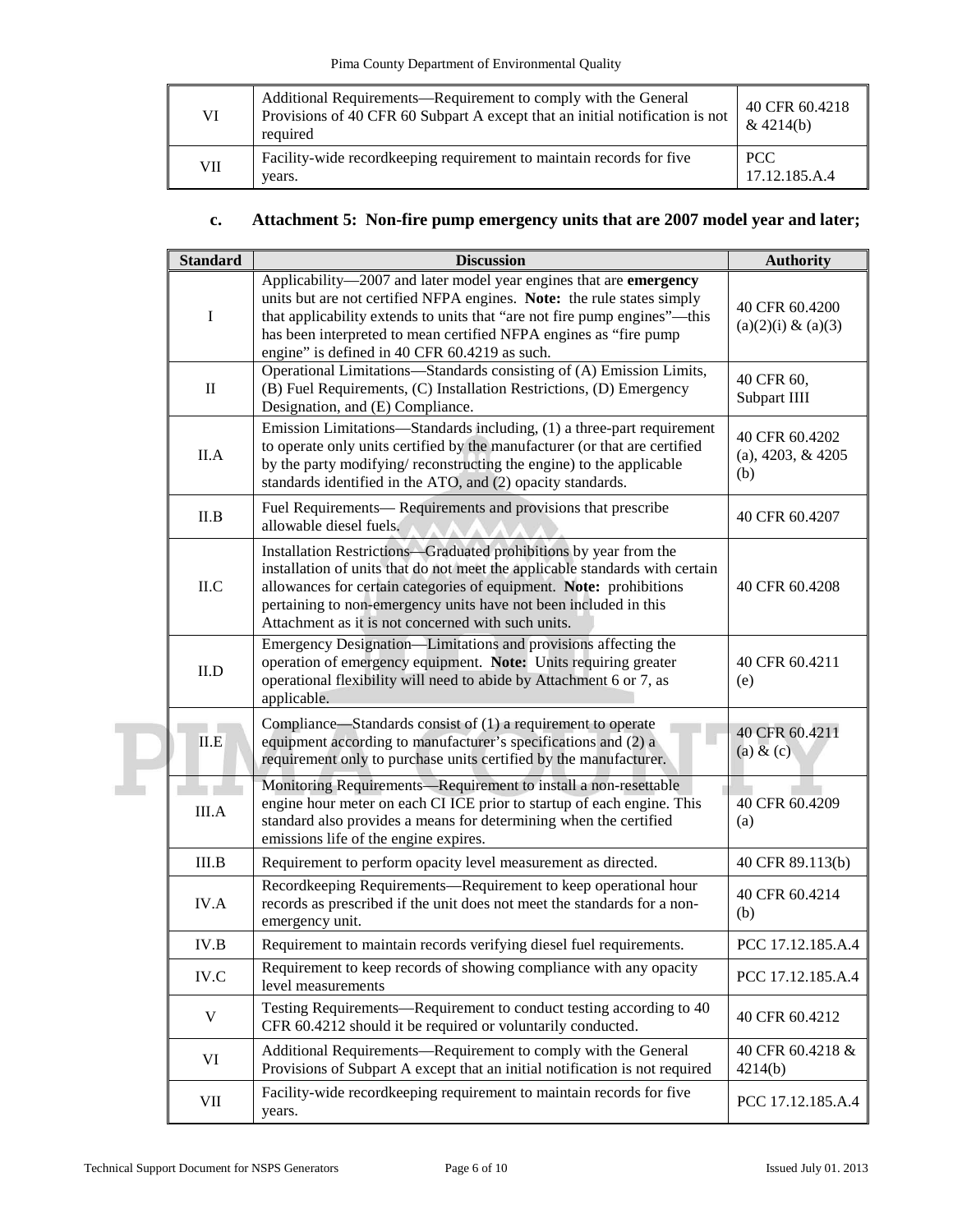| <b>Standard</b> | <b>Discussion</b>                                                                                                                                                                                                                                                                                                                                                                                                                                                                                                                                                                                                                                                              | <b>Authority</b>                                     |
|-----------------|--------------------------------------------------------------------------------------------------------------------------------------------------------------------------------------------------------------------------------------------------------------------------------------------------------------------------------------------------------------------------------------------------------------------------------------------------------------------------------------------------------------------------------------------------------------------------------------------------------------------------------------------------------------------------------|------------------------------------------------------|
| I               | Applicability-Pre-2007 model year engines manufactured after 04/01/06                                                                                                                                                                                                                                                                                                                                                                                                                                                                                                                                                                                                          | 40 CFR 60.4200                                       |
|                 | or modified/reconstructed after 07/11/05 that are non-emergency units.                                                                                                                                                                                                                                                                                                                                                                                                                                                                                                                                                                                                         | $(a)(2)(i) \& (a)(3)$                                |
| $\mathbf{I}$    | Operational Limitations—Standards consisting of (A) Emission Limits,                                                                                                                                                                                                                                                                                                                                                                                                                                                                                                                                                                                                           | 40 CFR 60,                                           |
|                 | (B) Fuel Requirements, (C) Installation Restrictions, and (D) Compliance.                                                                                                                                                                                                                                                                                                                                                                                                                                                                                                                                                                                                      | Subpart IIII                                         |
| II.A            | Emission Limitations-Limits consist of (1) a requirement for new CI ICE<br>to be certified to the applicable standards by the manufacturer for the<br>useful life of the engine; (2) a requirement for modified/reconstructed CI<br>ICE to meet the applicable standards and for the group or individual who<br>conducts the modification/reconstruction to verify compliant emissions<br>according to the appropriate test methods; and (3) an identification of the<br>applicable emission limits and useful life via reference to the $ATO$ .                                                                                                                               | 40 CFR 60.4204<br>$(a)$ , 4203, &<br>Table 1 of IIII |
| II.B            | Fuel Requirements— Requirements and provisions that prescribe<br>allowable diesel fuels.                                                                                                                                                                                                                                                                                                                                                                                                                                                                                                                                                                                       | 40 CFR 60.4207                                       |
| ILC             | Installation Restrictions-Graduated prohibitions by year from the<br>installation of units that do not meet the applicable standards with certain<br>allowances for certain categories of equipment.                                                                                                                                                                                                                                                                                                                                                                                                                                                                           | 40 CFR 60.4208                                       |
| II.D            | Compliance—Standards consist of $(1)$ a requirement to operate equipment<br>according to manufacturer's specifications and (2) five optional methods<br>for demonstrating compliance.                                                                                                                                                                                                                                                                                                                                                                                                                                                                                          | 40 CFR 60.4211<br>$(a)$ & $(b)$                      |
| $\rm III$       | Monitoring Requirements—Requirements for installation of a<br>backpressure monitor if the engine is equipped with a diesel particulate<br>filter.                                                                                                                                                                                                                                                                                                                                                                                                                                                                                                                              | 40 CFR 60.4209<br>(b)                                |
| IV.A            | Recordkeeping Requirements-For units greater than 175 HP the<br>following records shall be maintained: (A) all notifications and supporting<br>documents submitted pursuant to Subpart IIII, (B) maintenance, (C)<br>documentation of engine certification, and (D) for uncertified engines,<br>documentation that the unit meets the emission standards. Note:<br>certification in (D) refers to manufacturer certification, not certification by<br>the entity that modifies or reconstructs. Such units would fall under this<br>requirement. Thus, there is no conflict or contradiction with the<br>requirement to operate certified units in II.A.1 & 2 of Attachment 6. | 40 CFR 60.4214<br>(a)                                |
| IV.B            | Requirement to maintain records verifying diesel fuel requirements.                                                                                                                                                                                                                                                                                                                                                                                                                                                                                                                                                                                                            | <b>PCC</b><br>17.12.185.A.4                          |
|                 | Reporting Requirements-For units greater than 175 HP and are not<br>manufacturer-certified (see Note above) an initial notification as specified<br>is required.                                                                                                                                                                                                                                                                                                                                                                                                                                                                                                               | 40 CFR 60.4214<br>(a)                                |
| VI              | Testing Requirements—Requirement to conduct testing according to 40<br>CFR 60.4212 should it be required or voluntarily conducted.                                                                                                                                                                                                                                                                                                                                                                                                                                                                                                                                             | 40 CFR 60.4212                                       |
| VII             | Additional Requirements-Requirement to comply with the General<br>Provisions of Subpart A except that an initial notification is not necessary<br>unless required by section V above.                                                                                                                                                                                                                                                                                                                                                                                                                                                                                          | 40 CFR 60.4218<br>& 4214(b)                          |
| <b>VIII</b>     | Facility-wide recordkeeping requirement to maintain records for five<br>years.                                                                                                                                                                                                                                                                                                                                                                                                                                                                                                                                                                                                 | <b>PCC</b><br>17.12.185.A.4                          |

## **d. Attachment 6: Non-emergency units that are pre-2007 model year; and**

# **e. Attachment 7: Non-emergency units that are 2007 model year and later.**

| <b>Standard</b> | <b>Discussion</b>                                                    | <b>Authority</b>      |
|-----------------|----------------------------------------------------------------------|-----------------------|
|                 | Applicability—2007 and later model year engines that are <b>non-</b> | 40 CFR 60.4200        |
| ı.              | <b>emergency</b> units.                                              | $(a)(2)(i) \& (a)(3)$ |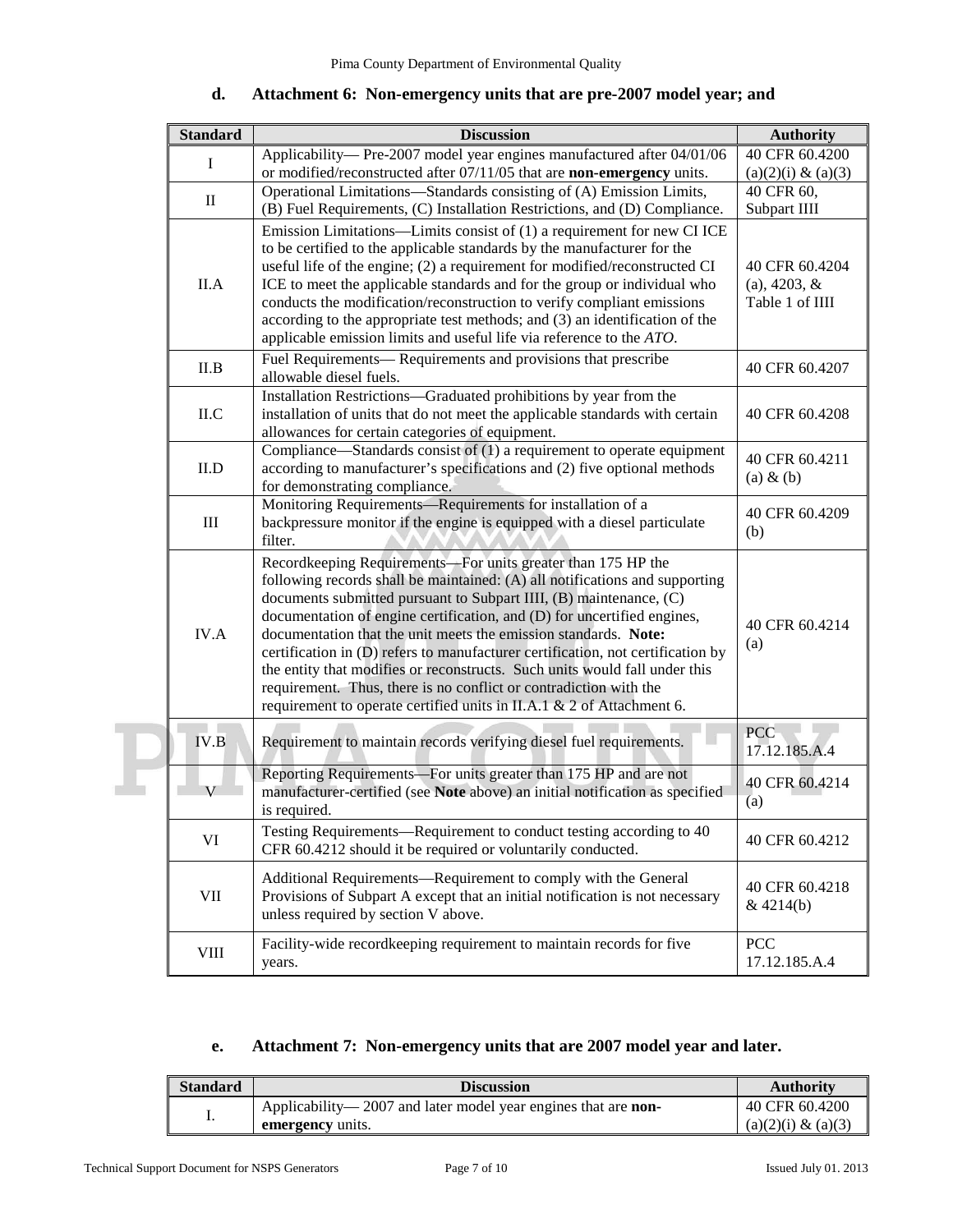Pima County Department of Environmental Quality

| <b>Standard</b> | <b>Discussion</b>                                                                                                                                                                                                                                    | <b>Authority</b>                                           |
|-----------------|------------------------------------------------------------------------------------------------------------------------------------------------------------------------------------------------------------------------------------------------------|------------------------------------------------------------|
| $\Pi$ .         | Operational Limitations-Standards consisting of (A) Emission Limits,<br>(B) Fuel Requirements, (C) Installation Restrictions, and (D) Compliance.                                                                                                    | 40 CFR 60,<br>Subpart IIII                                 |
| II.A            | Emission Limitations—Standards including, (1) a three-part requirement<br>to operate only units certified by the manufacturer or<br>modifying/reconstructing entity to the applicable standards identified in<br>the ATO, and (2) opacity standards. | 40 CFR 60.4201<br>$(a)$ , 4203, &<br>4204(b)               |
| II.B            | Fuel Requirements— Requirements and provisions that prescribe<br>allowable diesel fuels.                                                                                                                                                             | 40 CFR 60.4207                                             |
| II.C            | Installation Restrictions—Graduated prohibitions by year from the<br>installation of units that do not meet the applicable standards with certain<br>allowances for certain categories of equipment.                                                 | 40 CFR 60.4208                                             |
| II.D            | Compliance—Standards consist of (1) a requirement to operate equipment<br>according to manufacturer's specifications and (2) a requirement only to<br>purchase units certified by the manufacturer.                                                  | 40 CFR 60.4211<br>$(a) \& (b)$                             |
| $\rm III$       | Requirement to perform opacity level measurement as directed.<br>Exemption of engines meeting requirements to measure opacity.                                                                                                                       | 40 CFR 89.113(b)<br><b>40 CFR</b><br>89.113(c)(1) &<br>(3) |
| IV.             | Recordkeeping Requirements—Requirement to maintain records of<br>manufacturer certifications for applicable units that identify the applicable<br>standards to which the unit is certified.                                                          | PCC 17.12.180.<br>A.4                                      |
| IV.B            | Requirement to maintain records verifying diesel fuel requirements.                                                                                                                                                                                  | <b>PCC</b><br>17.12.185.A.4                                |
| IV.C            | Requirement to keep records of showing compliance with any opacity<br>level measurements                                                                                                                                                             | <b>PCC</b><br>17.12.185.A.4                                |
| V.              | Reporting Requirements—An initial notification is required pursuant to 40<br>CFR 60.7.                                                                                                                                                               | 40 CFR 60.7                                                |
| VI.             | Testing Requirements—Requirement to conduct testing according to 40<br>CFR 60.4212 should it be required or voluntarily conducted.                                                                                                                   | 40 CFR 60.4212                                             |
| VII.            | Additional Requirements—Requirement to comply with the General<br>Provisions of Subpart A.                                                                                                                                                           | 40 CFR 60.4218<br>&4214(b)                                 |
| <b>VIII</b>     | Facility-wide recordkeeping requirement to maintain records for five<br>years.                                                                                                                                                                       | <b>PCC</b><br>17.12.185.A.4                                |

**V. Alternate Operating Scenarios** – There are no alternate operating scenarios for this General Permit. Should an applicant desire alternate operating scenarios, an individual source application will be required to allow for any operational flexibility.

# **VI. Miscellaneous Comments**

This section has been removed in this renewal process. It previously addressed provisions that were subject to Non-NSPS engines. As of April 2013, non-NSPS engines are now subject to NESHAP requirements and therefore have to obtain an individual permit.

# **VII. IMPACTS TO AMBIENT AIR QUALITY**

Only major sources are required to conduct impacts to ambient air quality and major sources are excluded from this general permit.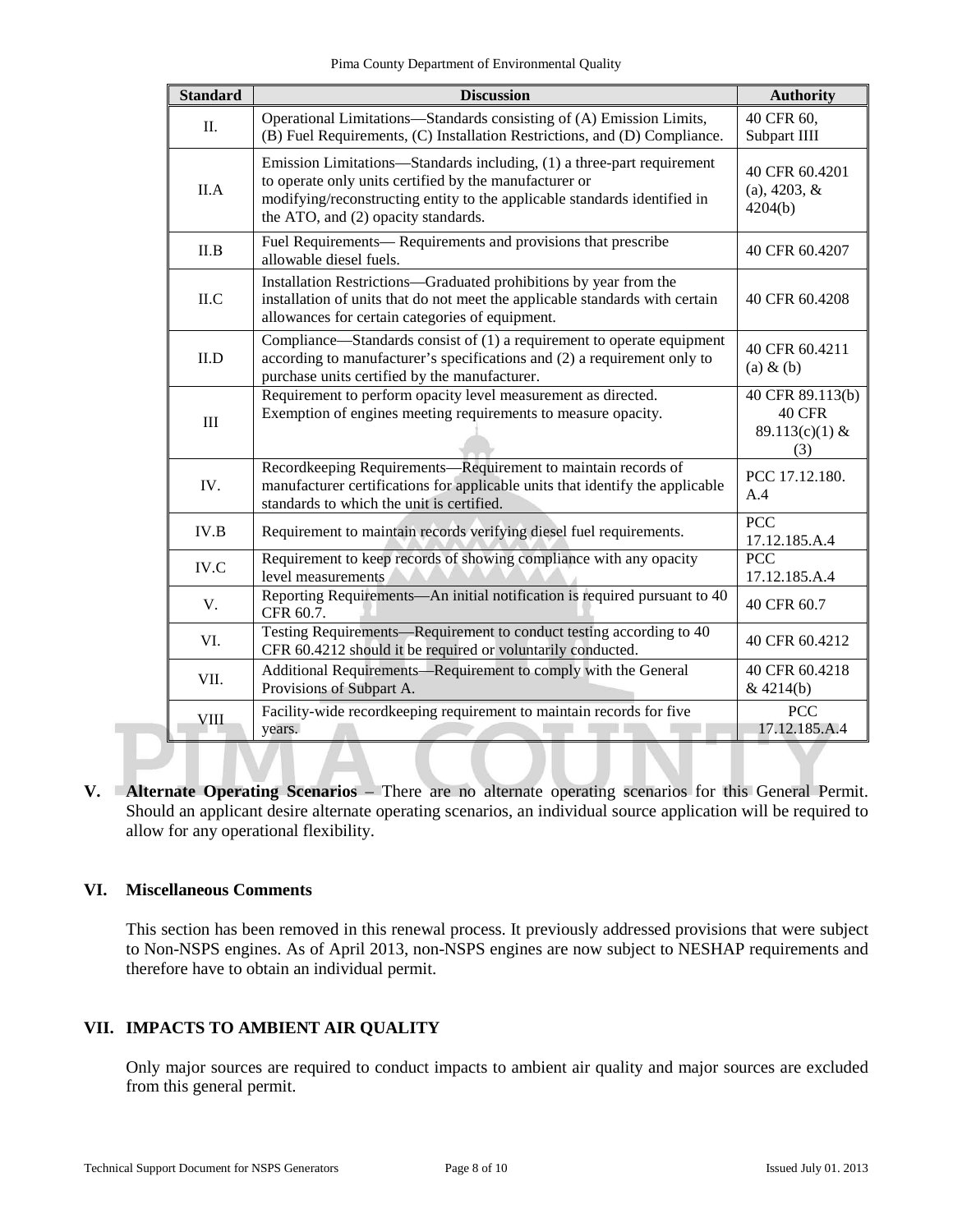## **VIII. CONTROL TECHNOLOGY DETERMINATION**

Control Technologies are not required for applicable sources.

#### **IX. APPLICATION PACKAGE**

An application package has been prepared to assist applicants with obtaining this general permit. This will further expedite the process. This user-friendly package should help lower the rate of incomplete applications as well as provide the permit engineer with a less intensive, standardized approach to processing this type of source.

#### **A. Instructions**

**Step 1 – Applicability Determination.** The basis of this determination is PCC 17.12.140.B.2.a. If there are no generators/ engines that are subject to New Source Performance Standard under Subpart IIII, then the source is not eligible to apply for a permit using this application package.

The applicant is responsible for determining if other activities or equipment conducted or located onsite exclude the source from coverage under this permit. Broadly stated, exclusions from applicability include other equipment or activities co-located onsite that are subject to another permitting applicability under PCC 17.12.140 by either being subject to a particular standard or by the potential emissions exceeding the permitting thresholds.

Finally, as this general permit does not cover Class I sources, the applicant must be willing to accept a SEL for non-emergency generators/ engines if necessary.

**Step 2 – STANDARD PERMIT APPLICATION FORM.** This form has been prepared for the general permit and has minor differences from the form that is used for other Class II and III sources obtaining an individual permit.

**Step 3 – Equipment List.** The equipment list form has been altered from previous PDEQ forms included with the standard individual permit application package. This form has an additional column for fuel(s) and ignition type (i.e. spark or compression) which will assist in providing the necessary information for determining applicability, appropriate SELs, and any other information needed for generating a valid ATO and monitoring compliance after issuance.

Capacity should be listed as maximum rated horsepower. Standard AP-42 conversion factors were used in arriving at the values listed. $3$ 

#### **Step 4**

<span id="page-8-0"></span> $\overline{a}$ 

PDEQ will always review applications to determine if the location where the generator/ engine(s) is/are located has been re-designated non-attainment and inform the source if additional restrictions on any suggested hours will be required.

**Step 1. – Generator Hourly Limitation (Emissions calculations).** Per the NSPS, all generators/ engines classified as *emergency* are limited to 100 hours of operation per year for maintenance and

<sup>3</sup> The following equations were used in formulating the conversion factors used in the application package: kW: hp = (kW) x (1.341) hp/kW). Factor  $= 1.341$  hp/kW.

Gal/hr Diesel: hp = (gal/hr) x (137,000 Btu/gal) / (2543.5 Btu/hp-hr). Factor = 53.86 hp-hr/gal<sub>D</sub>.

Gal/hr Gasoline: hp = (gal/hr) x (137,000 Btu/gal) / (2543.5 Btu/hp-hr). Factor = 383 hp-hr/gal<sub>G</sub>.

SCF/hr Natural Gas:  $hp = (SCF) \times (1050 Btu/SCF) / (2543.5 Btu/hp-hr)$ . Factor = 0.413 hp-hr/SCF.

Btu/hr Natural Gas:  $hp = (Btu/hr) / 2543.5 hp-hr/Btu$ . Factor = 0.000393 hp-hr/Btu.